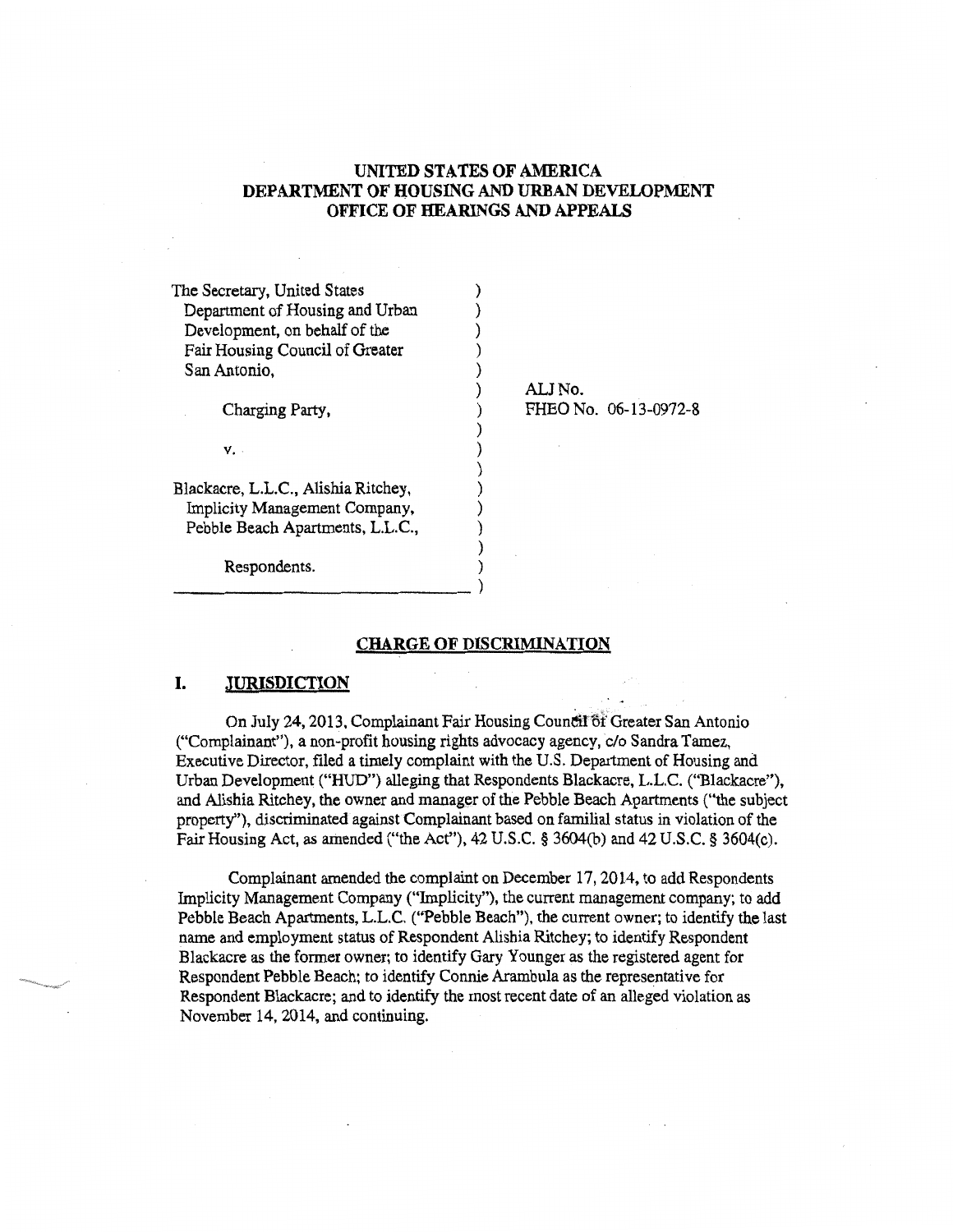The Act authorizes the Secretary of HUD to issue a Charge of Discrimination on behalf of aggrieved persons following an investigation and a determination that reasonable cause exists to believe that a discriminatory housing practice has occurred. 42 U.S.C. §§  $3610(g)(1)$  and (2). The Secretary has delegated that authority to the General Counsel (24 C.F.R. §§ 103.400 and 103.405 (2014)), who has redelegated the authority to the Regional Counsel. 76 Fed. Reg. 42463, 42465 (July 18, 2011).

On September 30, 2014, the Director of the Office of Fair Housing and Equal Opportunity ("FHEO") for Region VI, on behalf of the Assistant Secretary for FHEO, has determined that reasonable cause exists to believe that discriminatory housing practices have occurred in this case and has authorized and directed the issuance of this Charge of Discrimination. 42 U.S.C. § 3610(g)(2).

## **H. SUMMARY OF ALLEGATIONS IN SUPPORT OF THIS CHARGE**

Based on HUD's investigation of the allegations in the complaint and Determination of Reasonable Cause, HUD hereby charges Respondents Blackacre, L.L.C., Alishia Ritchey, Implicity Management Company, and Pebble Beach Apartments, L.L.C., with violating the Act as follows:

#### **A. Legal Authority**

- 1. It is unlawful to discriminate against any person in the terms, conditions, or privileges of the rental of a dwelling, or in the provision of services or facilities in connection therewith, because of familial status. 42 U.S.C. § 3604(b); 24 C.F.R. §§ 100.50(b)(2), 100.65(a), (b)(1) and (4).
- 2. It is unlawful to make, print, or publish, or cause to be made, printed, or published any notice or statement, with respect to the rental of a dwelling, that indicates any preference, limitation, or discrimination based on familial status, or an intention to make any such preference, limitation, or discrimination. 42 U.S.C. § 3604(c); 24 C.F.R. §§ 100.50(b)(4), 100.75(a), (b), and (c)(2).
- 3. "Familial status" is defined as one or more individuals, who have not attained the age of 18 years, being domiciled with a parent or another person having legal custody of such individual or individuals. 42 U.S.C. § 3602(k)(1); 24 C.F.R. § 100.20.

### **B. Parties and Subject Property**

- 4. Complainant Fair Housing Council of Greater San Antonio is a private, non-profit  $501(c)(3)$  corporation and fair housing organization whose mission includes promoting fair housing and eliminating discriminatory housing practices in the area of rental housing. Complainant's office is located at 4414 Centerview Drive, Suite 229, San Antonio, Texas 78228. Complainant receives federal funding from HUD.
- 5. Complainant is an aggrieved person as defined by the Act, 42 U.S.C. § 3602(i).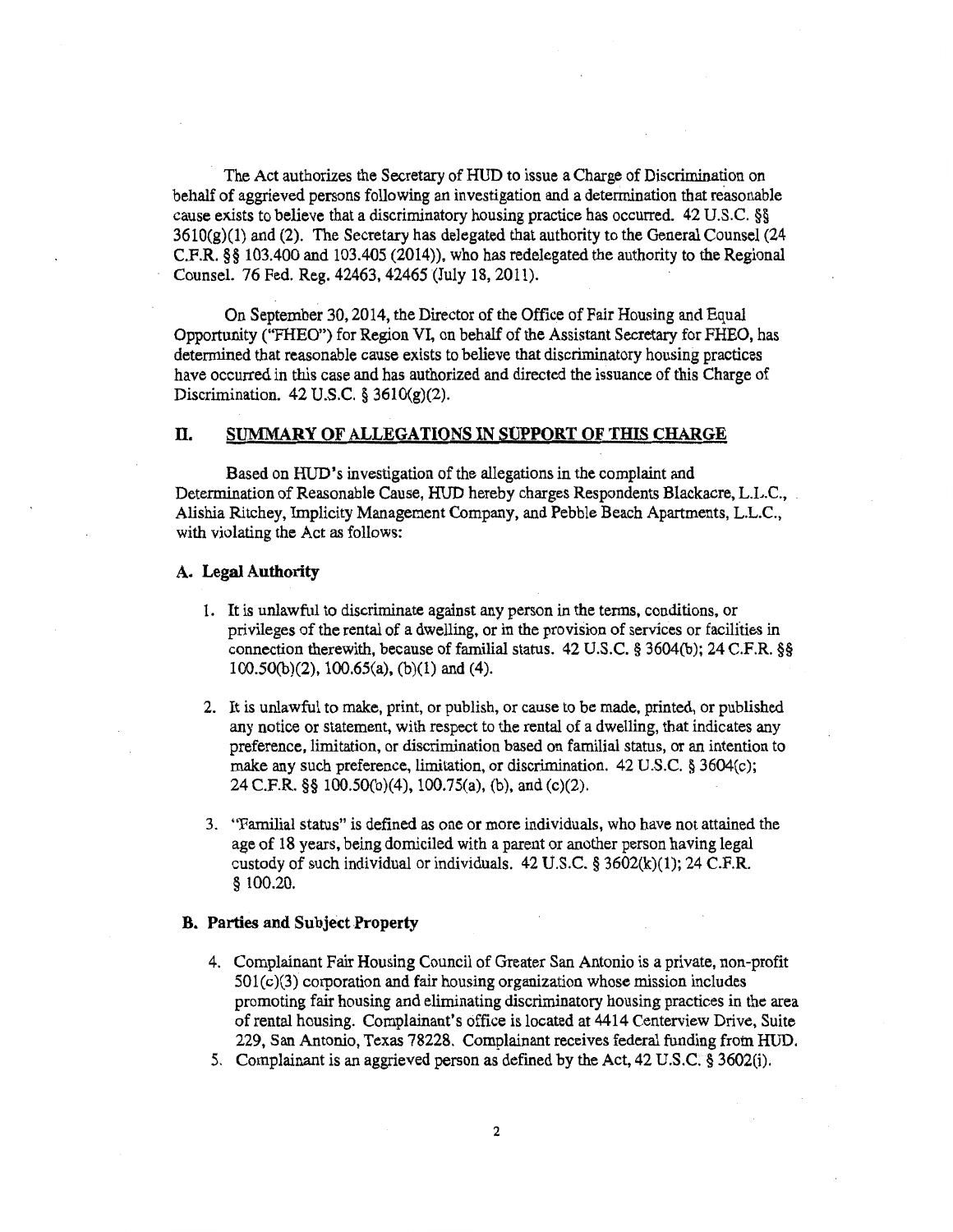- 6. The Pebble Beach Apartments, which is also referred to as Pebble Beach Village Apartments ("subject property"), is a 61-unit multifamily apartment complex, located at 402 East Aviation, Universal City, Texas 78148.
- 7. The subject property is a dwelling as defined by the Act, 42 U.S.C. 3602(b).
- 8. The subject property is not covered by the housing for older persons exemption at 42 U.S.C. § 3607(b), and the subject property does not receive federal funding.
- 9. On the dates of Complainant's testers' visits to the subject property, December 16, 2012, and December 19, 2012, Respondent Blackacre owned the subject property.
- 10. Respondent Blackacre hired the Lynd Company ("Lynd") on September 1, 1999, to manage the subject property.<sup>1</sup>
- 11. On January 23, 2014, Respondent Blackacre sold the subject property to Respondent Pebble Beach.
- 12. Respondent Pebble Beach thereafter hired Respondent Implicity as the subject property's new management company.
- 13. Respondent Pebble Beach owned and Respondent Implicity managed the subject property during the most recent date of violation, November 14, 2014.
- 14. Respondent Alishia Ritchey was hired by Lynd on November 30, 2009. Respondent Ritchey managed the subject property as the Community Director under Lynd's employment until February 7, 2014. Until February 7, 2014, Lynd and Respondent Blackacre directed and controlled Respondent Ritchey's conduct in the performance of her duties as the subject property's Community Director. On or about February 7, 2014, Respondents Pebble Beach and Implicity hired Respondent Ritchey as the Property Manager for the subject property. Until about May 2014, Respondent Pebble Beach and Respondent Implicity directed and controlled Respondent Ritchey's conduct in the performance of her duties as the subject property's Property Manager.

### **C. Factual Allegations**

15. Complainant conducted an investigation of the subject property on December 16, 2012, and December 19, 2012. Complainant had two testers conduct site visits to determine whether the subject property's ownership and management established community rules that unreasonably restricted children's use of amenities.

 $1$  Lynd managed the subject property until or about the end of January 2014. Lynd is not a named respondent in this case because it is a named respondent under a separate consolidated HUD case, 06-13-0966-8.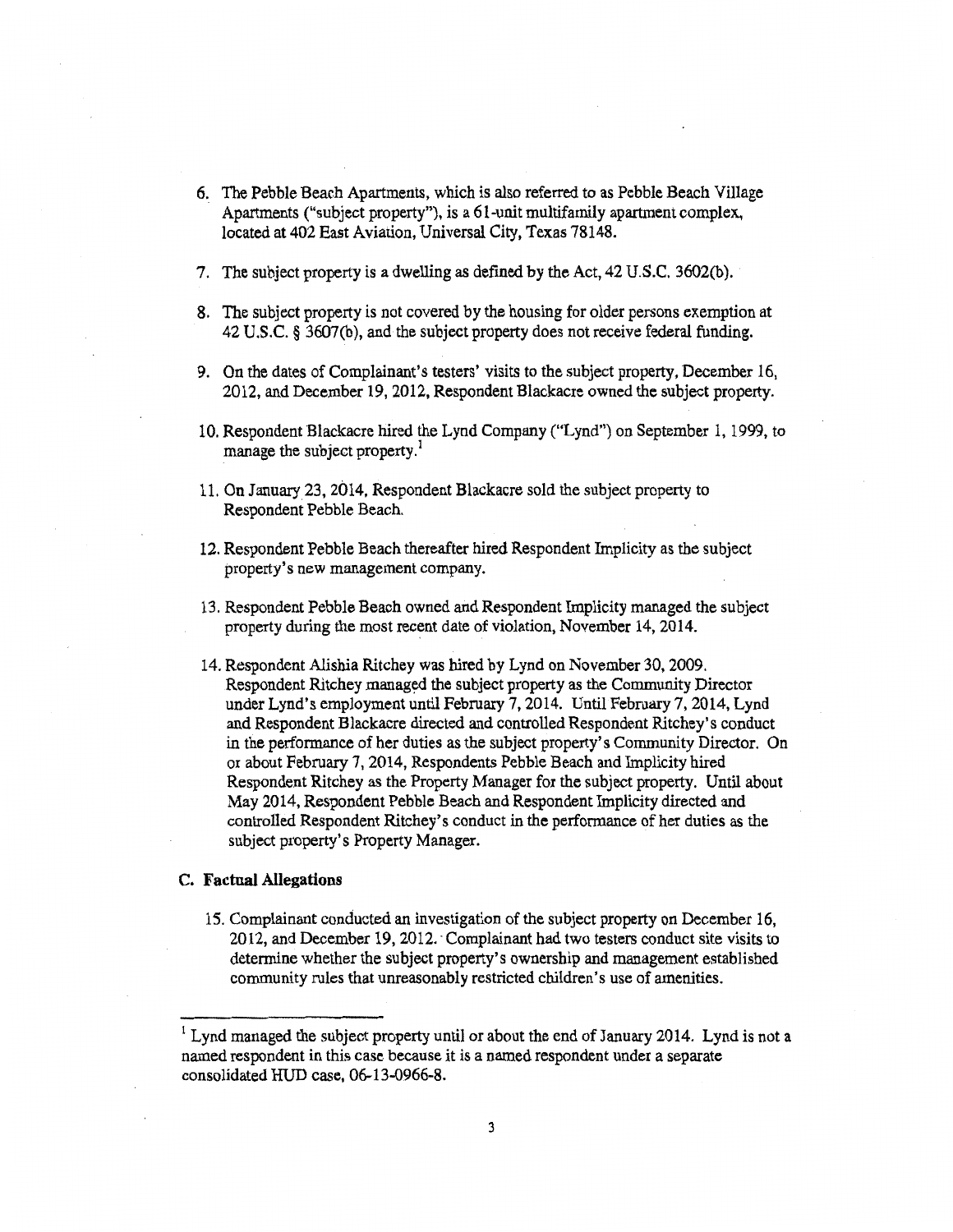- 16. On December 16, 2012, the first tester visited the subject property and met with Respondent Ritchey. The tester observed a sign posted at the pool that stated, "Children under the age of 14 should not use the pool without an adult in attendance."
- 17. On December 20, 2012, the second tester visited Respondent Ritchey. Respondent Ritchey stated that no child under 14 could use the pool without the supervision of someone at least 18 years old. The tester also indicated that she saw a pool sign that said those over 17 could swim unsupervised.
- 18. Respondents provided HUD a sample lease used at the subject property, dated June 1, 2012. Three provisions in the lease state that rules and community policies are a part of the lease and violation of those rules are grounds for eviction. Specifically, the lease states,

18. COMMUNITY POLICIES OR RULES. You and all guests and occupants must comply with any written apartment rules and community policies, including instructions for care of our property. Our rules are considered part of this Lease Contract. We may make reasonable changes to written rules, effective immediately . . .

19. LIMITATIONS ON CONDUCT. . .. Any swimming pools, saunas, spas, tanning beds, exercise rooms, storerooms, laundry rooms, and similar areas must be used with care in accordance with apartment rules and posted signs...

32. DEFAULT BY RESIDENT. You'll be in default if: . . . (2) you or any guest or occupant violates this Lease Contract, apartment rules  $\dots$ . Eviction. If you default  $\dots$ , we may end your right of occupancy...

- 19. On November 14, 2014, HUD investigators observed a pool sign that stated: "CHILDREN UNDER 12 YRS OLD MUST BE ACCOMPANIED BY AN ADULT."
- 20. On November 14, 2014, Respondent Implicity' s Regional Manager, Sonia Torres, gave HUD investigators Implicity's Welcome Letter and Community Policies and Addendums Packet used at the subject property. It stated that the policies and procedures contained in the packet were an addendum to the lease contract and violating the policies would result in lease termination. Several sections discuss limitations on the activity of children, specifically:

9. POOL RULES: ... Persons under 12 years of age must be accompanied by an adult.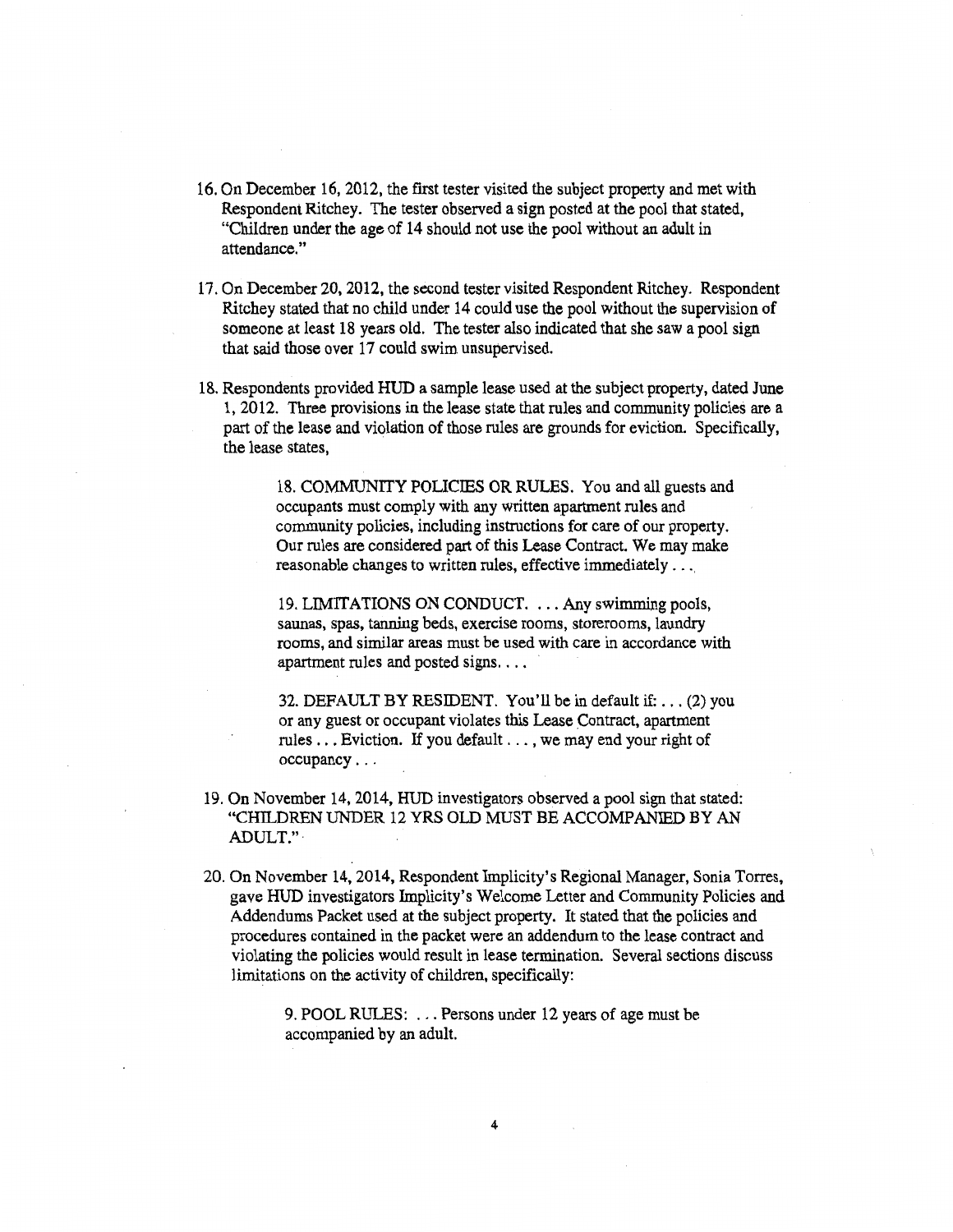10. LAUNDRY ROOMS: ... Persons under the age of 16 must be accompanied by an adult.

11. MINOR PERSONS: For safety reasons, persons under the age of 16 are not permitted in the swimming pool unless accompanied by an adult. Persons under the age of 16 should not be left unsupervised in an apartment. . Failure of an adult resident to provide such access and supervision will be considered a breach of the lease agreement...Please do not leave your children unattended. Parking lots are not to be used as playgrounds, if your children are left playing in the street with their bikes, scooters, etc you will be given a 24 hour notice to vacate.

- 21. Respondent Implicity's Welcome Packet includes a document entitled SWIMMING POOL/SPA ADDENDUM AND ACKNOWLEDGEMENT, which states, in part: "2) Resident agrees that persons under sixteen (16) years of age must be accompanied by an adult who is trained in swimming."
- 22. Respondent Implicity's Welcome Packet includes a document entitled POOL POLICIES AND RULES, which also states, in part: "5. Children under the age of twelve (12) must be accompanied by a responsible adult. CHILDREN MAY NOT WATCH CHILDREN!"
- 23. In addition, Respondent Implicity's Welcome Packet includes a document entitled POOL RULES ADDENDUM, which states, in part: "2. No children under the age of 12 allowed in pool area without adult supervision."
- 24. On November 14, 2014, Ms. Torres stated to HUD's investigators that the pool restriction for 12 year olds was another company's policy. Lisa Dillard, Implicity's Property Manager, said the current rule is that an adult must accompany those under 12 at the pool, but the old rule was 16.
- 25. On December 1, 2014, Respondent Ritchey stated a person had to be 18 years old to use the pool unsupervised, and residents knew this.
- 26. Read together, the child supervision and other community policies communicated the following specific rules placing restrictions on families with children and were discriminatory on their face based on familial status:
	- (i) Children under age 16 must be supervised by an adult at all times, including inside the apartment and throughout the community;
	- (ii) Inconsistent rules requiring adult supervision for children under age 16 and younger at the pool;
	- (iii) Children under age 16 cannot use the laundry facilities without adult supervision;
	- (iv) Unsupervised children cannot ride bicycles, skateboards, scooters, etc. in the parking lot or on the street.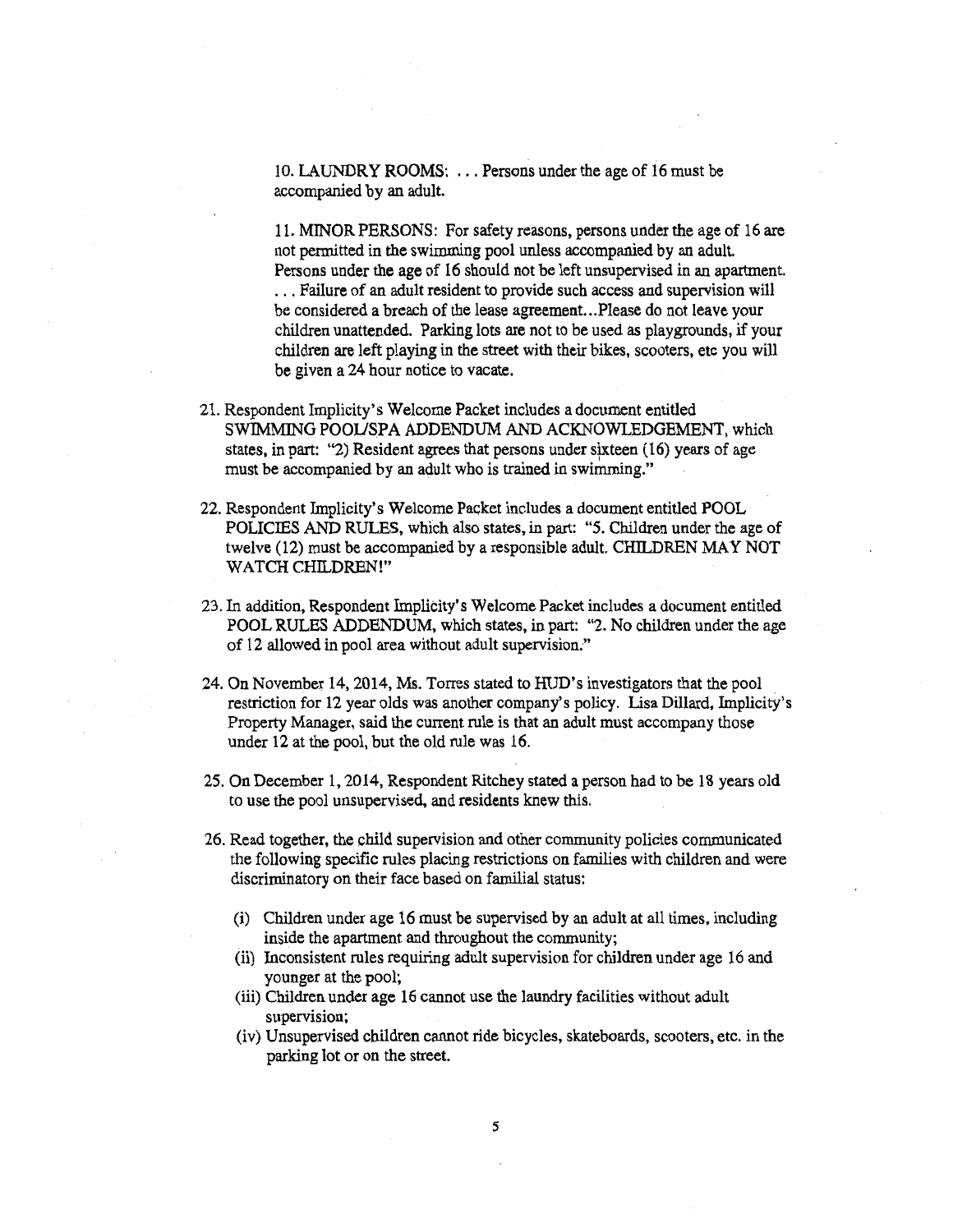- 27. Respondents' above-enumerated rules placed unduly restrictive limitations on families with children that were not motivated by legitimate concerns for the health and safety of residents.
- 28. Respondents unlawfully imposed overly broad and unduly burdensome policies related to children that were not the least restrictive means to ensure safety and enjoyment of the premises by all tenants.
- 29. Respondents' above-cited policies were directed specifically at children, and families with children, living at the subject property.

#### **D. Legal Allegations**

- 30. By maintaining the overly restrictive policies cited in paragraphs 17-26, Respondents discriminated against Complainant and families with children in the terms, conditions or privileges of rental of a dwelling, or in the provision of services or facilities in connection therewith, because of familial status in violation of 42 U.S.C. § 3604(b).
- 31. By publishing discriminatory statements in community policies and lease addenda and on amenity signs throughout the subject property that indicated a limitation or discrimination against families with children, Respondents violated 42 U.S.C. § 3604(c).
- 32. By communicating to Complainant's tester pool rules that indicated a limitation or discrimination against families with children, Respondents Blackacre and Ritchey violated 42 U.S.C. § 3604(c).
- 33. As a result of Respondents' discriminatory conduct, Complainant has suffered damages, including economic loss due to diversion of its resources and frustration of mission: 1) to investigate and determine the existence, nature, and extent of Respondents' discriminatory housing practices; 2) to educate and perform outreach to counteract the effects of Respondents' discrimination; and 3) to protect the fair housing rights of Complainant's members, associates, and constituents from Respondents' discrimination. This diversion of Complainant's resources and Respondents' discriminatory housing practices frustrated Complainant's mission to promote fair housing and eliminate discriminatory rental housing practices.

## **III. CONCLUSION**

WHEREFORE, the Secretary of the U.S. Department of Housing and Urban Development, through the Office of General Counsel, and pursuant to 42 U.S.C.  $\S$  3610(g)(2)(A) of the Act, hereby charges Respondents with engaging in discriminatory housing practices in violation of 42 U.S.C. §§ 3604(b) and (c), and requests that an Order be issued that: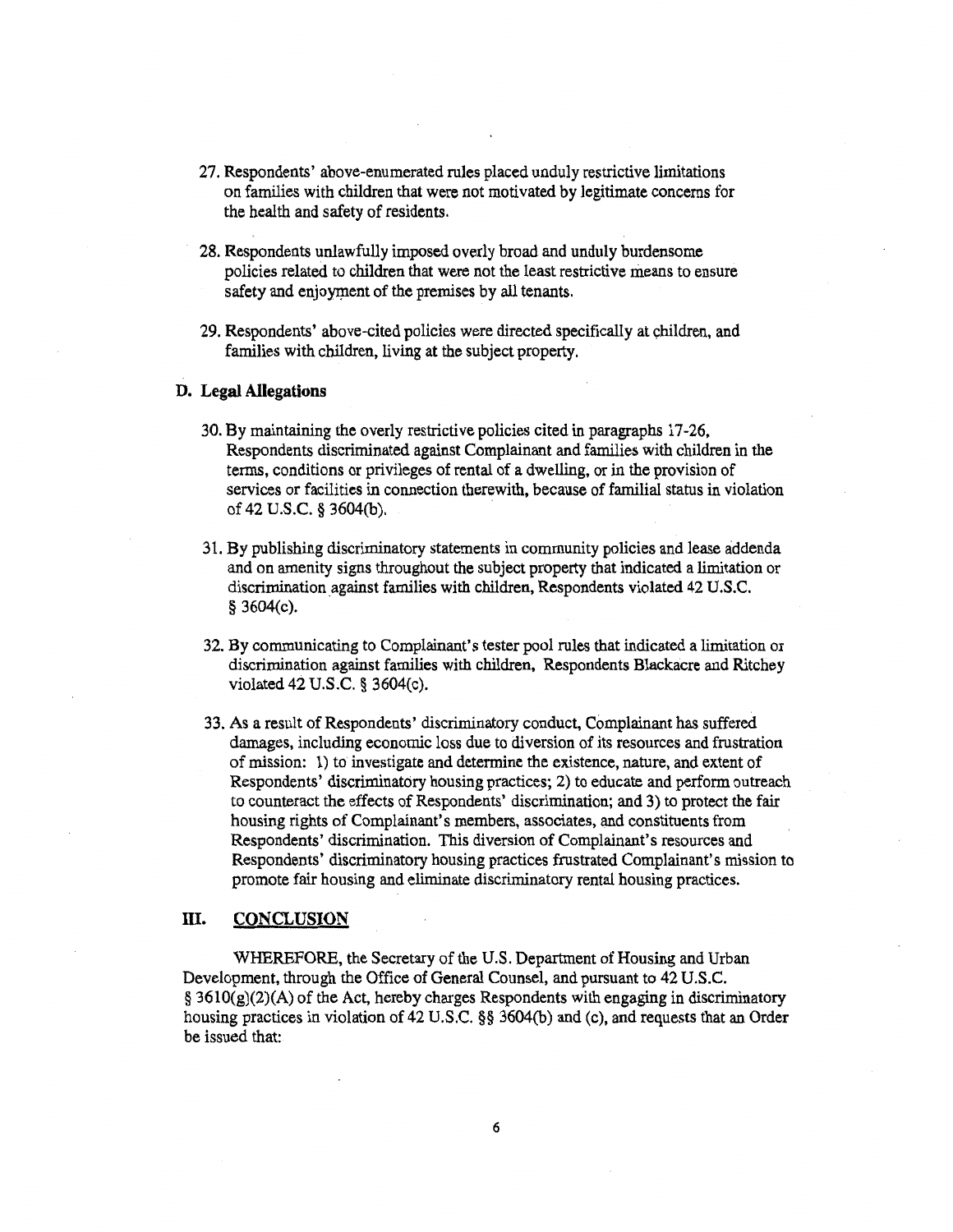- Declares that the discriminatory housing practices of Respondents, as set forth a. above, violate §§ 804(b) and (c) of the Act, as amended, 42 U.S.C. §§ 3601 *et seq.*  and its implementing regulations;
- b. Enjoins Respondents, their agents, employees, and successors, and all other persons in active concert or participation with them from discriminating against any person because of familial status in any aspect of the rental of a dwelling;
- c. Awards such monetary damages as will fully compensate Complainant for any and all damages caused by Respondents' discriminatory conduct;
- d. Assesses a civil penalty against each Respondent for their violations of the Act pursuant to 42 U.S.C. § 3612(g)(3) and 24 C.F.R. § 180.671; and
- e. Awards any additional relief as may be appropriate, pursuant to 42 U.S.C.  $§ 3612(g)(3).$

Respectfully submitted on this 30th day of September, 2015.

William J. Daley Regional Counsel, Region VI

akeena M. Adams Associate Regional Counsel for Litigation Region VI

Jonathon L. Serafini

Trial Attorney, Region VI Office of Regional Counsel U.S. Department of Housing and Urban Development 819 Taylor Street, Room 13A47 Fort Worth, Texas 76102 Telephone: (817) 978-9559 Fax: (817) 978-9504

7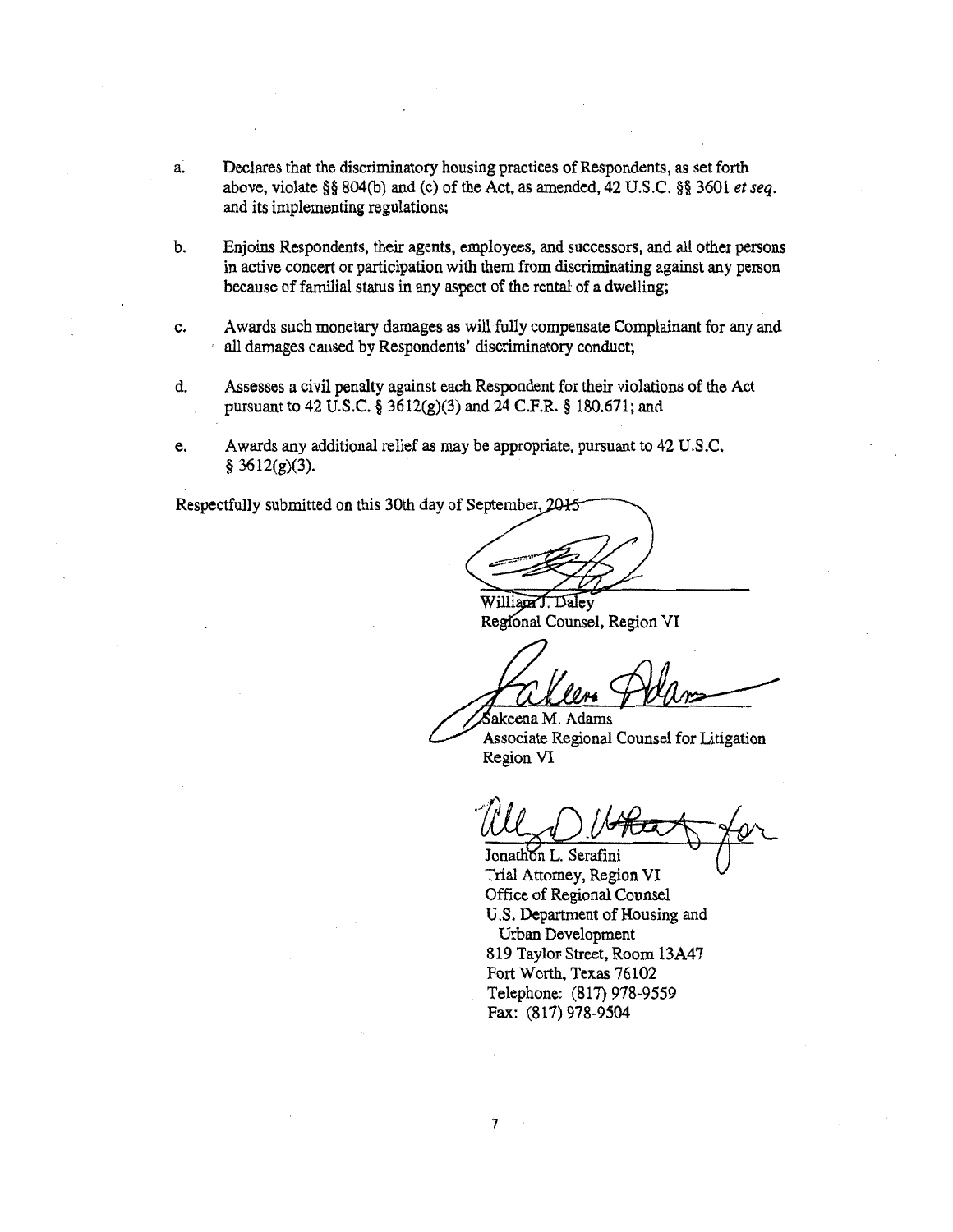## CERTIFICATE OF SERVICE

I hereby certify that the foregoing *"Important Notice", Charge of Discrimination", and "Determination of Reasonable Cause",* in HUD/FHCOGSA v. Pebble Beach Apartments, et al, FHEO Case No. 06-13-0972-8, were sent on the  $30<sup>th</sup>$  day of September, 2015 to the following in the manner indicated:

## By UPS Next Day Air, Email and Facsimile

Docket Clerk Office of Administrative Law Judges U.S. Department of Housing and Urban Development 409 3rd Street, SW, Suite 201 Washington, DC 20024<br>Alj.alj@hud.gov Facsimile: (202) 619-7304

## By UPS Next Day Air - Signature requested

#### Complainant:

Fair Housing Council of Greater San Antonio c/o Sandra Tamez, Executive Director 4414 Centerview Drive, Suite 229 San Antonio, **TX 78228** 

## **By UPS Next Day Air - Signature requested**

### **Respondents:**

Blackacre, L.L.C. 80001H-10 West, Suite 1200 San Antonio, TX 78230

Alishia Ritchey Pebble Beach Apartments 6033 De Zavala Rd. San Antonio, TX 78249

Implicity Management Company 8603 North New Braunfels, Suite 101 San Antonio, TX 78217

Pebble Beach Apartments, L.L.C. c/o Pebble Beach Apartments 402 E. Aviation Blvd. Universal City, TX 78148